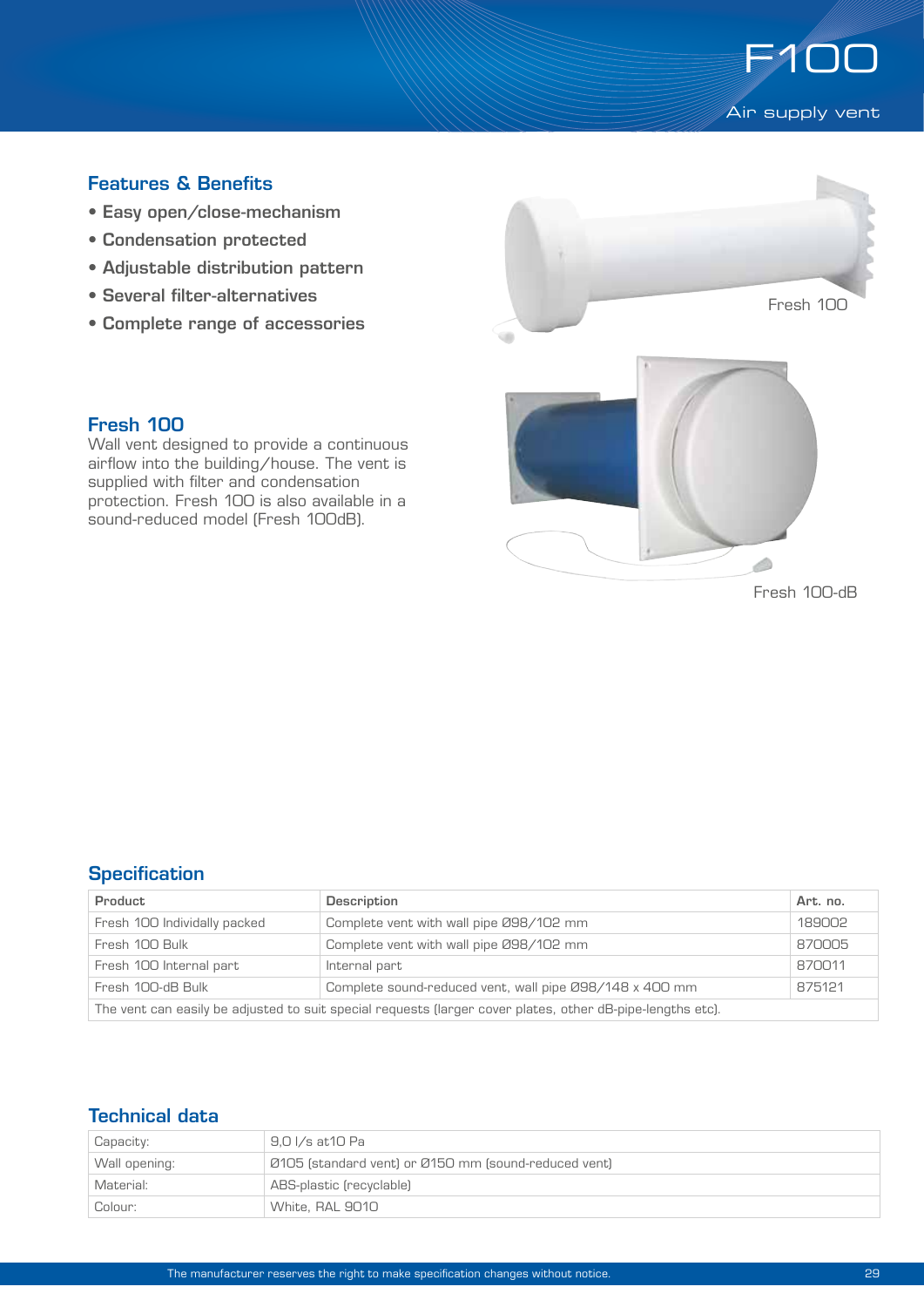# Description/function

### Standard vent

Air supply vent for wall mounting. The vent is capable of providing the room with large quantities of fresh air without causing draughts. A complete set contain internal part, wall pipes and external grille. The wall pipes are available in Ø102mm. The pipes fit telescopically which provides a flexible join.

#### Internal part

The internal part is provided with a standard filter and condensation protection. The vent can easily be open/closed with the pull cord. Minimum-flow can be set by adjusting the setting screw (se illustration below). The distribution pattern can be adjusted by using an air deflector (accessory). The vent has three filter alternatives; Standard filter (dust & insect filter), Pollen filter (EU3) and Environmental filter (EU7).

#### Sound-reduced vent

The sound-reduced model has another wall pipe than the standard. Besides the dB-pipe the vent also contain two cover plates. The pipe length is 400mm as standard but can easily be cut to requested length (max.1200mm).

## **Mounting**

A high placing is recommended preferably above a radiator. With this solution the incoming air mixes with the convection flow of warm air, ensuring maximum comfort. When using the vent in rooms with underfloorheating please complement with an air deflector (ensures a better mix of air and prevents draught, accessory).

## Minimumflow setting

The minimumflow is set by taking off the front cover (from shut position). Insert a small screwdriver into the rim and pull the cover outwards. The vent opening is infinitely variable by adjusting the setting screw.

| Fresh 100, Ø102mm |                                                             |        |  |  |
|-------------------|-------------------------------------------------------------|--------|--|--|
| Pos.              | Description                                                 | Art no |  |  |
| 1                 | Fresh 100 Internal part incl rubber<br>seal (art no 008247) | 870011 |  |  |
| P                 | Wall pipe, 102x50mm                                         | 661050 |  |  |
| 3                 | Wall pipe, 98/102x100mm                                     | 188009 |  |  |
| 4                 | Adapter 10, 102x60mm                                        | 661063 |  |  |
| 5                 | External grille #150                                        | 801701 |  |  |



| Fresh 100-dB, Ø 140mm |                                                  |        |  |  |
|-----------------------|--------------------------------------------------|--------|--|--|
| Pos.                  | Description                                      | Art no |  |  |
|                       | Fresh 100 Internal part incl cover<br>plate #210 | 875101 |  |  |
| 2                     | dB-pipe 098/140 x 400mm                          | 855004 |  |  |
| З                     | External dB-grille incl cover plate<br>#165      | 861651 |  |  |



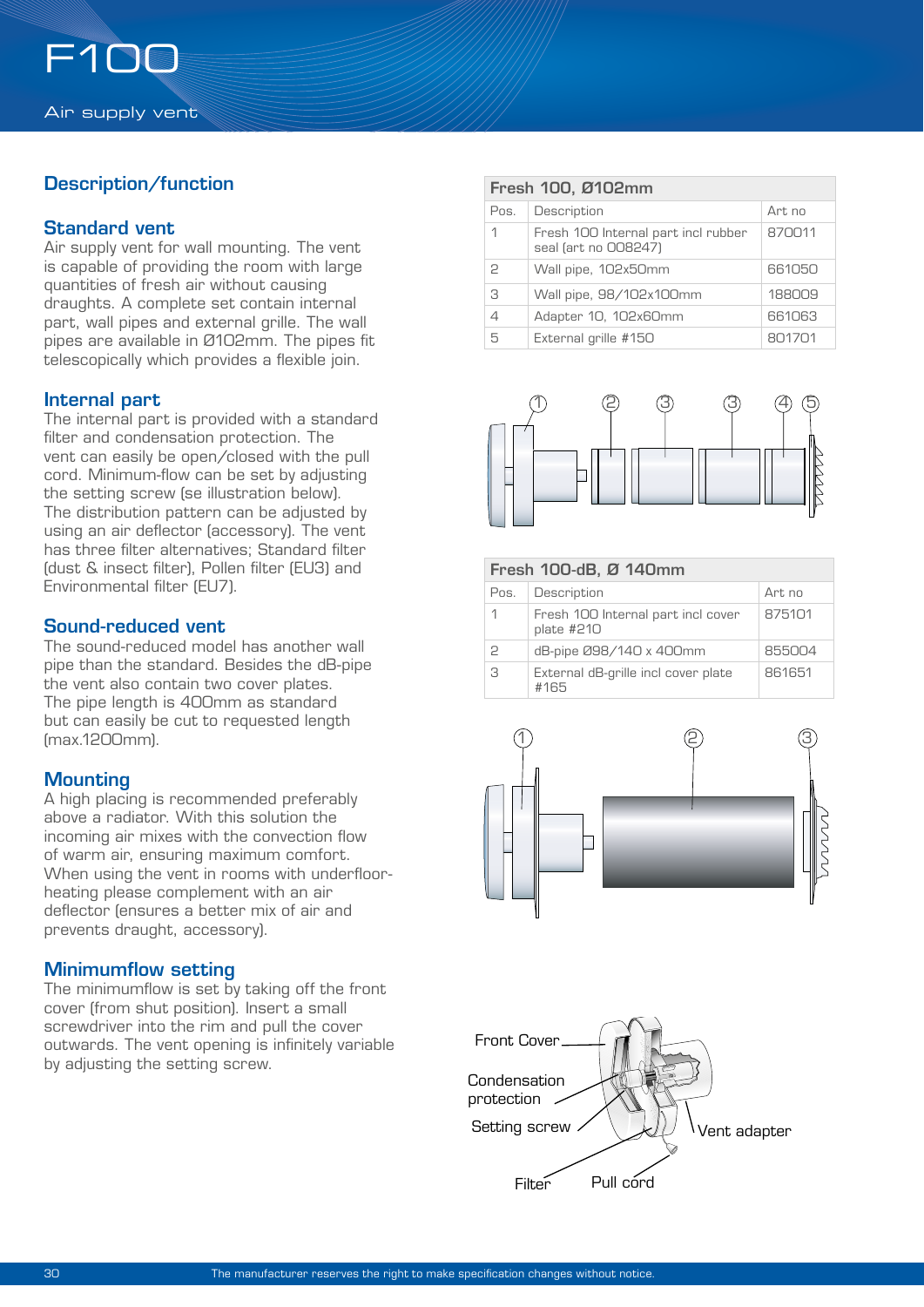

| Technical data Fresh 100    |                                                                |  |  |  |
|-----------------------------|----------------------------------------------------------------|--|--|--|
| Capacity at 10 Pa:          | $9,0\sqrt{s}$                                                  |  |  |  |
| Wall opening:               | 0105 mm                                                        |  |  |  |
| Max wallthickness:          | 350 mm. Additional wall pipes<br>are available<br>(accessory). |  |  |  |
| Material:                   | ABS-plastic (recyclable)                                       |  |  |  |
| Colour:                     | White, RAL 9010                                                |  |  |  |
| Sound reduction Dn,e,w:     | 33 dB                                                          |  |  |  |
| Technical data Fresh 100-dB |                                                                |  |  |  |
| Wall opening:               | 0150 mm                                                        |  |  |  |
| Max wall thickness:         | 400 mm. For other lengths<br>please contact Fresh AB.          |  |  |  |

# **Capacity**



*The dotted line illustrates pollen/environmental filter at 10 mm opening.*

### **Dimensions**



#### Fresh 100, Ø102mm Fresh 100-dB, Ø140mm



#### Sound data

The diagrams below show sound reduction with fully open vent. The calculations are based on a reference area of 10 m².



Fresh 100-dB with 200 mm wall pipe.



Fresh 100-dB with 300 mm wall pipe.



Fresh 100-dB with 400 mm wall pipe.